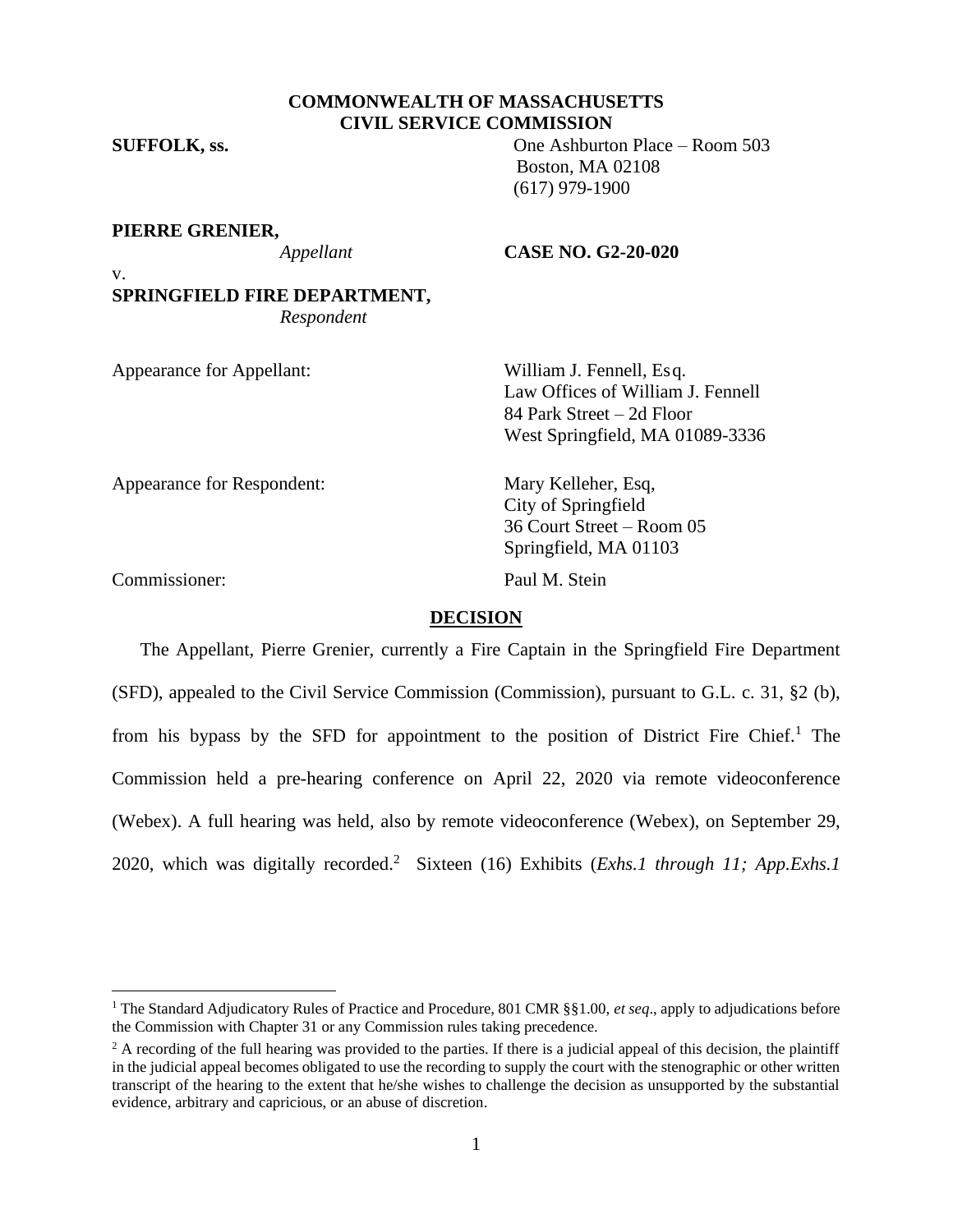*through 5)* were received in evidence. Each party filed a Proposed Decision on December 4, 2020.

For the reasons stated below, Capt. Grenier's appeal is denied.

#### **FINDINGS OF FACT**

Based on the Exhibits entered into evidence and the testimony of the following witnesses: *Called by the Appointing Authority*:

- Catlyn Julius, City of Springfield Personnel Director
- Bernard Calvi, SFD Fire Commissioner

*Called by the Appellant:*

■ Pierre Grenier, SFD Fire Captain, Appellant

and taking administrative notice of all matters filed in the case, pertinent law and reasonable inferences from the credible evidence, a preponderance of evidence establishes these facts:

## *Procedural Background*

1. The Appellant, Pierre Grenier, is a tenured member of the SFD with over 23 years of service. He has held the rank of Fire Captain for ten years. He reports to a District Fire Chief and, as senior Captain in his group, has filled in (estimated at over 500 hours) as Acting District Chief in his supervisor's absence. Earlier in his career, he served as a District Chiefs' Aide. (*Exhs.1 & 8; App.Exh.2; Testimony of Appellant*)

2. Capt. Grenier is a U.S. Marine Corps veteran who served as a squad commander and was deployed overseas for Operation Desert Storm and Operation Desert Shield. He is a licensed journeyman electrician. He is 12 credits short of an Associate's Degree in Fire Science. He has a clean disciplinary record. (*Testimony of Appellant*)

3. The SFD is staffed by approximately 250 fire service personnel. The department head and appointing authority is Bernard Calvi, Fire Commissioner, whose senior command staff includes two Deputies reporting directly to him (Staff and Operations), 11 District Chiefs and 15 Captains, along with Lieutenants and Firefighters who operate the Department's firefighting apparatus. (*Testimony of Calvi*)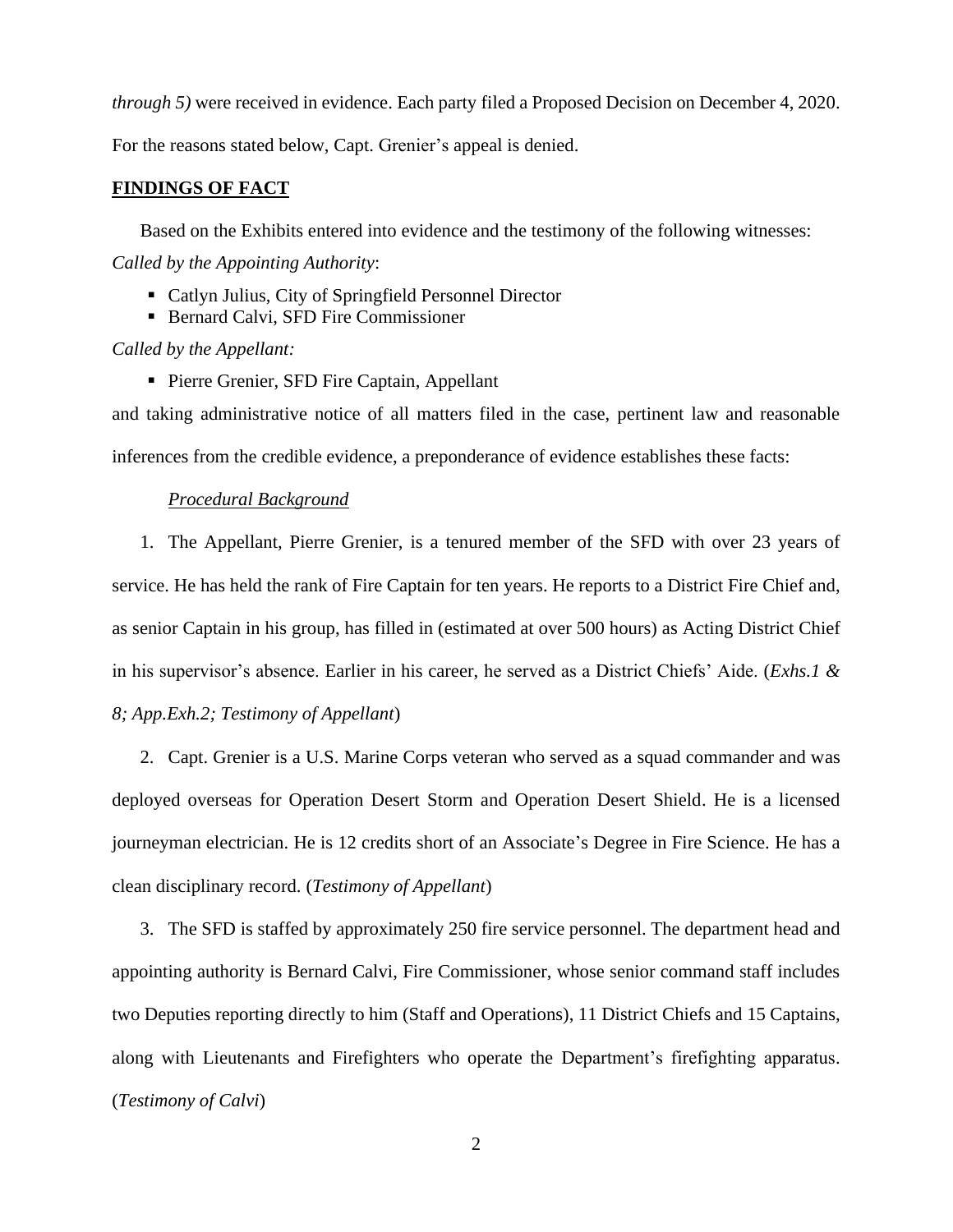4. On May 19, 2018, Capt. Grenier took the written examination for District Fire Chief administered by the Massachusetts Human Resources Division. (*Exhs.1 & 2*)

5. On or about August 15, 2018, HRD established the eligible list for District Fire Chief. (*Exh.2*)

6. Pursuant to requisitions received from the SFD in December 2019, and supplemented in January 2020, HRD issued Certification #05199 that authorized the SFD to fill five vacancies in the position of District Fire Chief<sup>3</sup>.Capt. Grenier was one of six SFD Captains whose names remained on the eligible list. His name appeared below two candidates (Candidates A & B) and above three candidates (Candidates C, D & E) (*Exh.3 through 5; Testimony of Calvi & Julius*)

7. Candidates were interviewed by a seven-member panel that included Fire Commissioner Calvi, SFD Deputy Chief Hess, two outside Fire Chiefs from nearby municipalities, the Springfield Director of Finance and Administration, the Springfield Chief Diversity and Inclusion Officer and the Springfield Assistant HR Director. (*Exhs.6 through 8; Testimony of Calvi & Julius*)

8. Candidates were interviewed in the order of their place on the certification, but the candidate's scores on the written examination were unknown to Fire Commissioner Calvi or the other interview panelists at the time of the interviews. Fire Commissioner Calvi viewed the examination scores as testing what you "learn from a book" and simply gets a candidate "in the room". He gave no other weight to the candidate's relative ranking on the certification in making his ultimate decisions. (*Exh.5; Testimony of Calvi*) 4

9. The interviews were conducted in a semi-structured format, with all candidates asked the same set of questions by Fire Commissioner Calvi. Each panel member kept notes of each

<sup>&</sup>lt;sup>3</sup> The SFD's initial requisition was for a lesser number but, as the hiring process got underway, additional vacancies arose and, ultimately, the SFD made five appointments. (*Exhs.3 through 5 &11: Testimony of Calvi & Julius*)

<sup>4</sup> According to Capt. Grenier's undisputed testimony, he received a score of 80, which included two points added to his examination score for veteran's status (as the only veteran on the list). The candidates below him had scores of 78 (Candidate C) and 72 (Candidate D & E). (Exhs.5 & 11; *Testimony of Appellant*)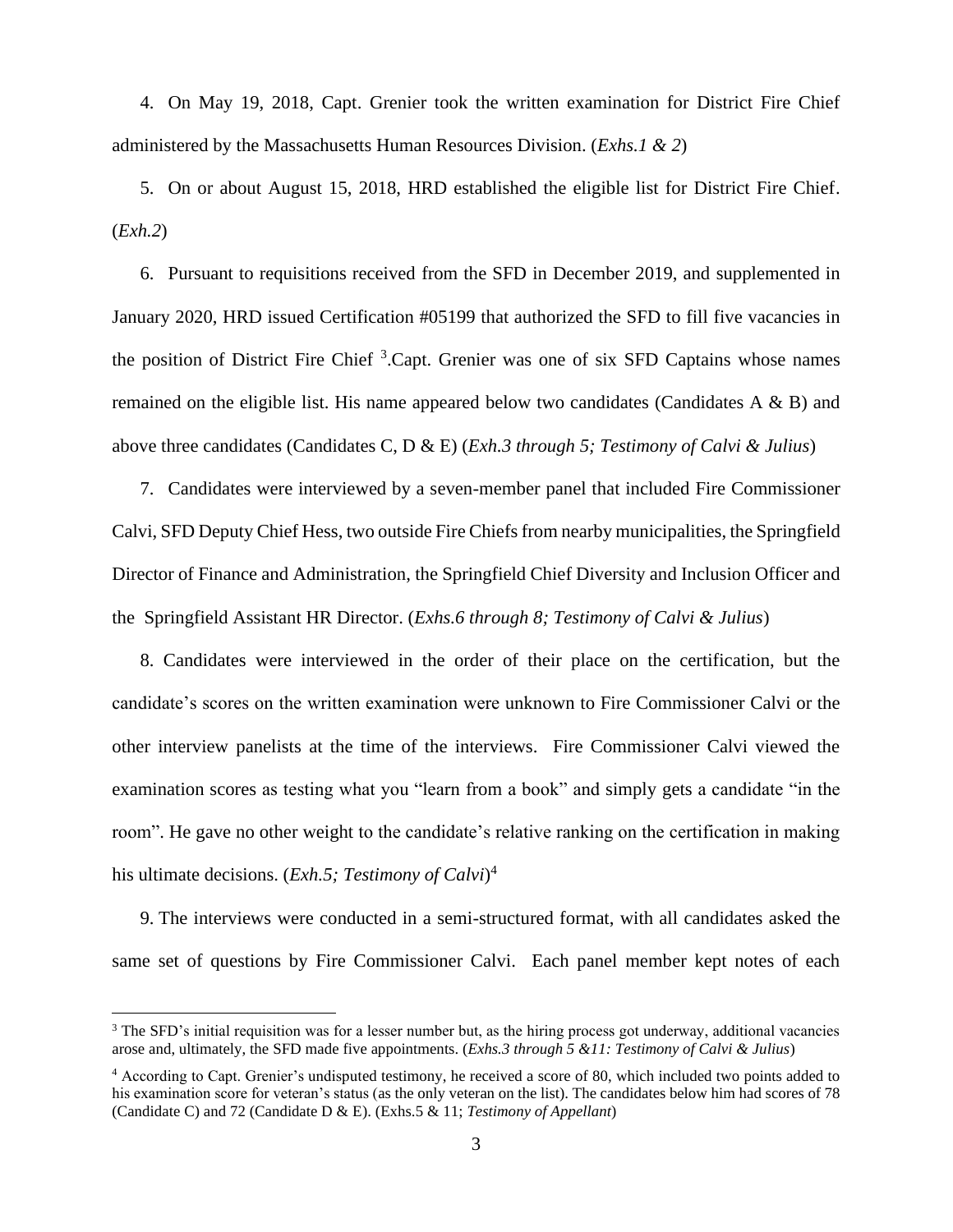candidate's answers to each question on a pre-printed form and independently assigned a score to each answer (1 low to 5 high). The interview panelists were not provided with any candidate's attendance, disciplinary or other personnel records. The interviews were not recorded. (*Exhs.5through 7; Testimony of Calvi & Julius*)

10. Ultimately, Fire Commissioner Calvi appointed five candidates from Certification #05199 (Candidates A, B, C & D were appointed to "line" (operations) District Chief positions. Candidate E was appointed to a staff District Chief Position. Capt. Grenier, the only remaining candidate on the list, was bypassed. (*Exhs.6 through 8 & 11; Testimony of Calvi*)

11. By letter dated January 29, 2020, Fire Commissioner Calvi informed Capt. Grenier of his non-selection for appointment to District Fire Chief. The bypass letter stated three reasons:

- (1) Capt. Grenier's "very limited" continuing education and experience, that focused on his "side job as an electrician" compared to the selected candidates who had college degrees or "almost" had a degree.
- (2) Poor critical thinking demonstrated by creating a "bad and dangerous situation" at an actual fire scene that "put lives at risk" and, then repeating this "dangerous mistake" before the interview panel in responding to a hypothetical fire scenario question; and
- (3) He was the only candidate who told the interview panel that the SFD should maintain its current path and "nothing can be done better in the department", which demonstrated "a lack of understanding of the department as a whole" and "how this particular industry evolves", which was particularly disappointing to the panelists in view of Capt. Grenier's substantial experience serving as an Acting District Chief.

(*Exh.8*)

12. In February 2020, this appeal was timely filed with the Commission. (*Claim of Appeal: Exh.8*)

4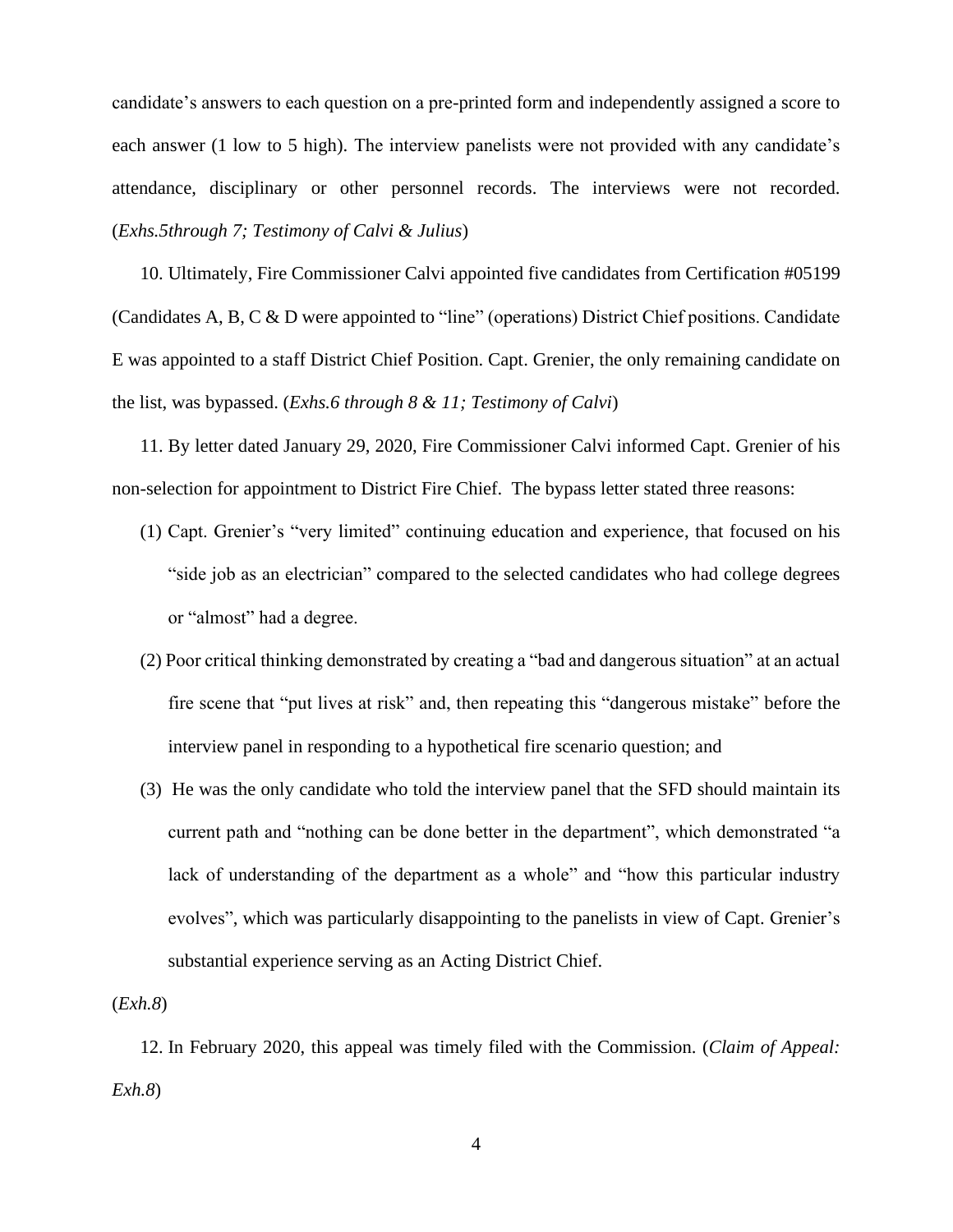13. Captain Grenier did not take the next examination for District Fire Chief administered by HRD in August 2020. (*Testimony of Appellant & Calvi*)

### *The Candidates' Education and Experience*

14. Commissioner Calvi distinguished Capt. Grenier from the other candidates based on his conclusion that Capt. Grenier's record of continuing education was limited to courses in furtherance of his outside expertise as a journeyman electrician. (*Exh. 8; Testimony of Calvi*)

15. Capt. Grenier had begun describing the relevance of expertise as an electrician to his work in the fire service at the interview, when Commissioner Calvi cut him short, stating something to the effect: "so no degree", and moved on to the next question. (Exh.6; *Testimony of Appellant*)

16. Capt. Grenier is enrolled in a Fire Science degree program and, at the time of this appeal, he was 12 credits short of an Associates Degree. (*Testimony of Appellant*)

17. Only one of the selected candidates held a college degree. One of the lowest ranking candidates was 8 credits short of an Associate's Degree in Fire Science, which Fire Commissioner Calvi called being "close to" obtaining his degree. (*Exhs.7A through 7E & 8*)

18. Fire Commissioner Calvi did not take job performance experience into account. He is prohibited by collective bargaining rules from conducting formal performance evaluations and he believed all candidates had good performance records and saw no significant factors that distinguished the performance of one candidate over another. (*Testimony of Calvi*)

19. In particular, Fire Commissioner Calvi did not consider relevant the record of a selected candidate who, ten years ago, had failed a drug test and was written up for insubordination at a fire scene in 2018 which allegedly put the safety of others in jeopardy. (*App.Exh.5; Testimony of Calvi*)

20. Similarly, Fire Commissioner Calvi did take note of Capt. Grenier's considerable experience as an Acting District Chief but discounted that "acting" experience as being a positive factor in comparing Capt. Grenier to the candidates. (*Exh.8; Testimony of Calvi*)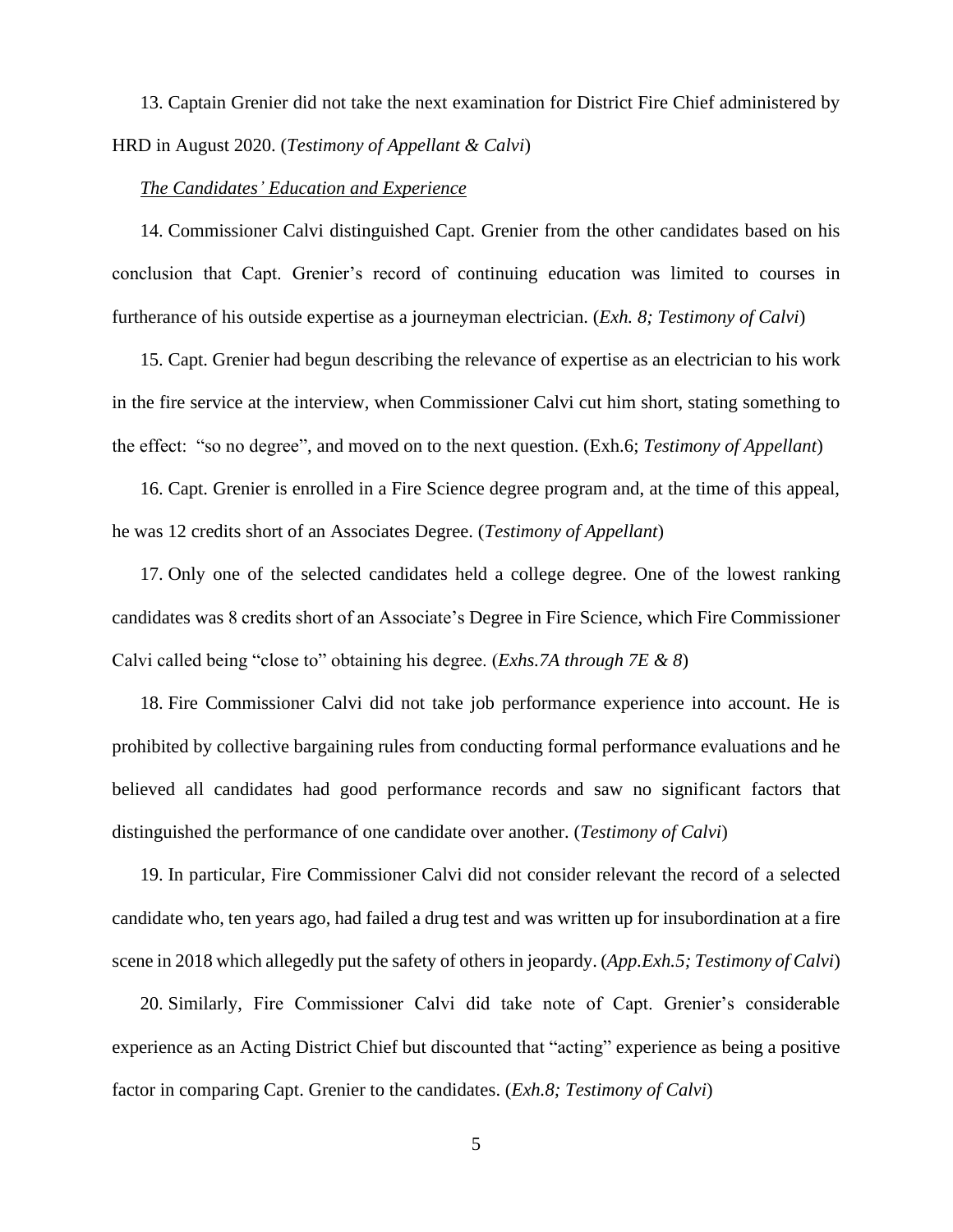### *Ability to Exercise Critical Thinking*

21. Fire Commissioner Calvi concluded that the candidates whom he selected to bypass Capt. Grenier "outperformed" him in responding to an interview question about how he would handle a fire scenario as Incident Commander, repeating a "dangerous mistake" that "put lives at risk" that Commissioner Calvi said Capt. Grenier had recently committed at an actual fire scene, known as the Crystal Street Fire. (*Exhs.6 & 8; Testimony of Calvi*)

22. The fire scenario presented at the interview showed a hypothetical fire scene depicting a well-involved (fire-consumed) two-story building with the potential that someone was trapped inside. (*Exhs.6 & 7; Testimony of Appellant & Calvi*)

23. Fire Commissioner Calvi found Captain Grenier's response deficient. Capt. Grenier said he would handle the interview fire scenario, by setting up "opposing attacks", essentially, using a "deck gun" to stream water to the outside of the building while sending firefighters inside the building with land lines to perform a life-safety search. He graded Capt. Grenier's response a "2", as did all of the other four fire service personnel on the interview panel. (*Exh.6; Testimony of Calvi*)

24. Fire Commissioner Calvi also scored the fire scenario responses of one of the lowest ranked selected candidates who bypassed Capt. Grenier a "2", as did two of the other fire service personnel on the interview panel, one of them giving the candidate a "1" and one giving him no score.<sup>5</sup> Several of the fire service panelists commented that this other lower ranked candidate had suggested "inappropriate practices" and would place a truck in a "dangerous place". (*Exh.7c*)<sup>6</sup>

<sup>5</sup> Overall, two of the four other fire service personnel scored Capt. Grenier higher than this candidate and one scored them equally. (*Exhs. 6 & 7c*).

<sup>&</sup>lt;sup>6</sup> The interview notes of the two selected candidates (ranked above Capt. Grenier) also contain comments about "opposing" and "mixed" strategy, on the fire scenario question; one of them getting a "2" from one fire service panel member but getting "3s, "4s' and "5s" from the other fire service panelists on that question. (*Exhs.7b & 7d*)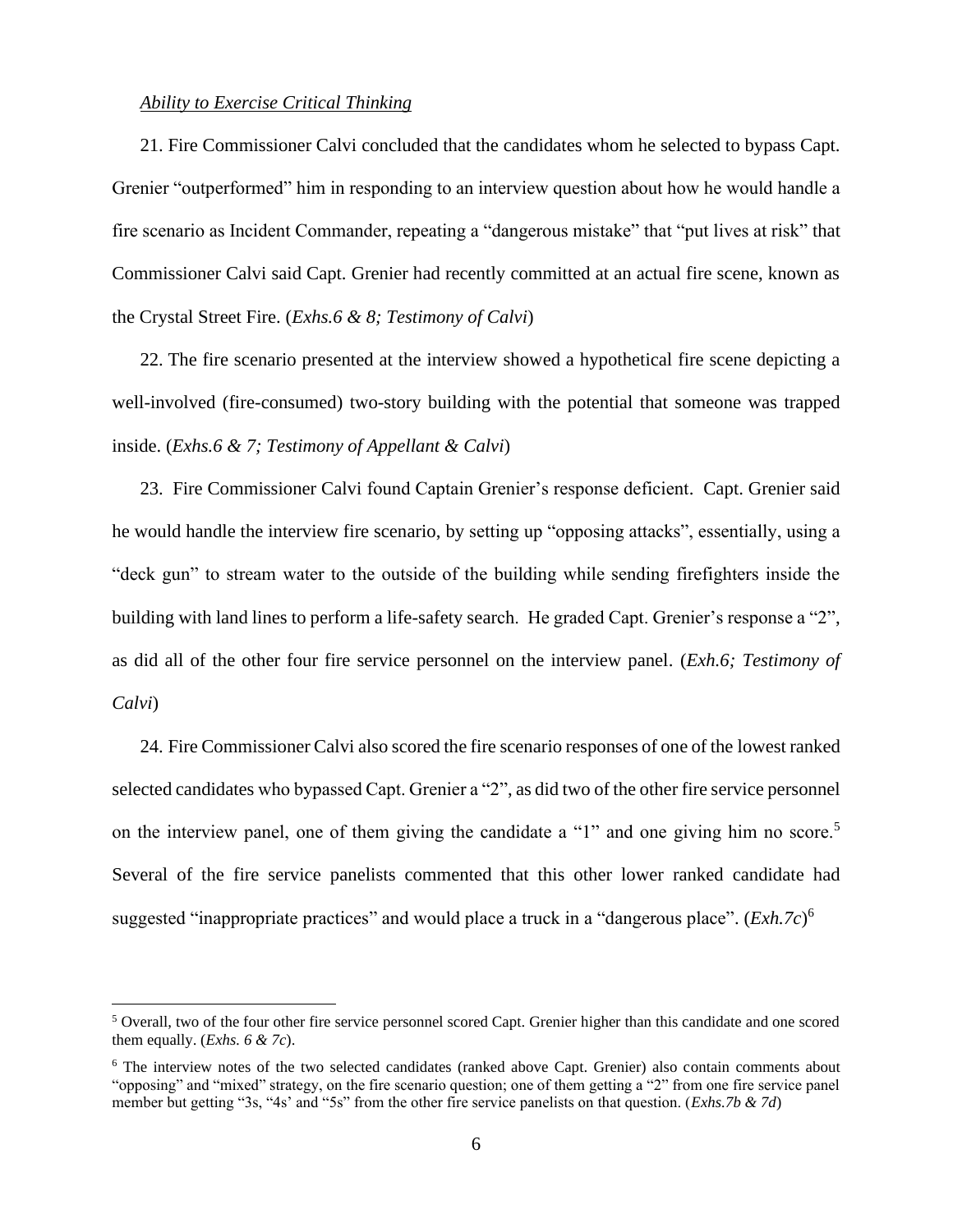25. Fire Commissioner Calvi's recollection of Capt. Grenier's performance at the Crystal Street Fire differs significantly from what Capt. Grenier recalls. What is not disputed is the fact that Capt. Grenier was not the first officer on scene, but assumed the role of Incident Commander after another officer, who was responsible for establishing the initial attack strategy, had ordered one company to spray a "master stream" from the outside and ordered additional personnel to prepare to enter the building to attack the fire from within. These "opposing strategies", according to Commissioner Calvi, if implemented, were inconsistent with best practices and could put the lives of the firefighters in the building in jeopardy. (*Testimony of Appellant & Calvi*) 7

26. According to Capt. Grenier, when he arrived on scene, he could not find the officer who had arrived first. He understood that he needed to make contact with that officer in order to assume command. Before Capt. Grenier had located this officer, or officially assumed command, Fire Commissioner Calvi arrived on scene and they interacted briefly. (*Testimony of Appellant*)

27. Fire Commissioner Calvi noticed the master stream attack and personnel preparing to enter the burning building. He had assumed that Capt. Grenier had ordered the "opposing strategies."<sup>8</sup> When he perceived that Capt. Grenier was hesitating about what to do, he "counseled" Capt. Grenier that he needed to turn off the master stream before any personnel entered the building before then leaving him to his duties as Incident Commander. (*Testimony of Calvi*)

### *Vision for the Department*

28. The candidates were asked: "There is always room for improvement in the department, as this industry is always changing. Talk to us about some ideas you have for areas that should

<sup>&</sup>lt;sup>7</sup> Springfield submitted an Affidavit from then retired District Chief Guyer who had been at the scene of the Crystal Street Fire in the capacity of "Safety Officer". Chief Guyer did not testify at the Commission hearing, was not subject to cross-examination, and, thus, I give no weight to the uncorroborated hearsay statements in his affidavit. (*Exh.10*)

<sup>&</sup>lt;sup>8</sup>I do not credit Fire Commissioner's testimony that he heard Capt. Grenier give the order setting up "opposing strategies, but credit Capt. Grenier's testimony that he did not. It is not disputed hat the order was never implemented.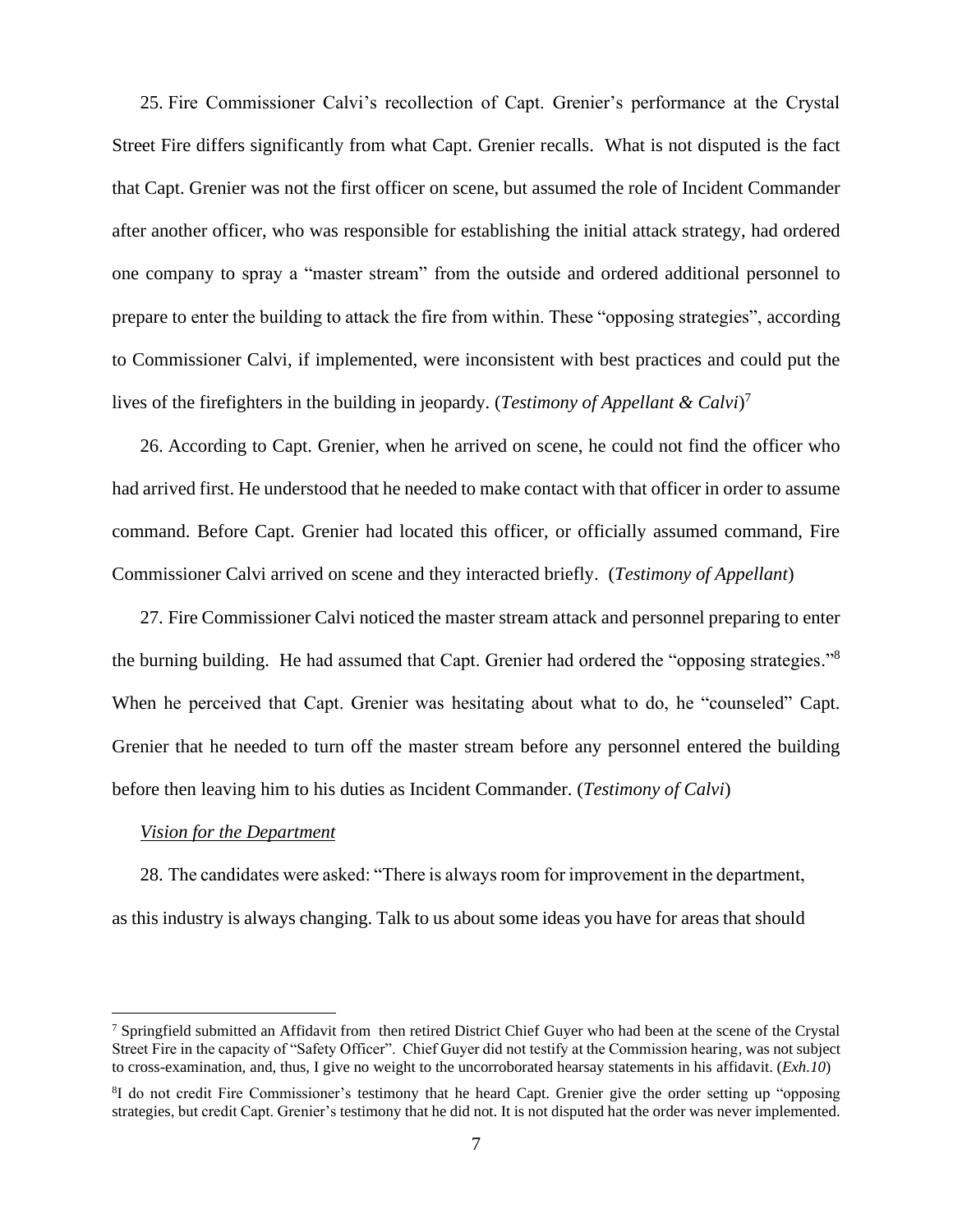be looked at in this department and what you would suggest be done to improve them."

(*Exhs.6 & 7*)

29. The interview panelists' notes state that Capt. Grenier responded that he felt the department was going in a positive direction, both as to staffing and equipment, and he would want it to maintain its current path. He offered no specific ideas for any changes. (*Exh. 6; Testimony of Appellant & Calvi*)

30. Fire Commissioner Calvi scored Capt. Grenier's response a "1". He considered this response unimaginative and an attempt to curry favor by praising him for how he ran the department. (*Exh.6; Testimony of Calvi*).

31. Two of the other fire service personnel on the interview panelist scored Capt. Grenier's response a "3" and two scored him a "2", one noting his response was "no real answer." (*Exh.6)*

32. All of the other candidates cited specific areas for improvement. Nearly all mentioned the need for more training, especially for recently hired new firefighters. Several mentioned the importance of public outreach and "accountability" (being sure everyone is doing the job they are supposed to be doing). (*Exh.7*)

### **APPLICABLE CIVIL SERVICE LAW**

The core mission of Massachusetts civil service law is to enforce "basic merit principles" for "recruiting, selecting and advancing of employees on the basis of their relative ability, knowledge and skills" and "assuring that all employees are protected against coercion for political purposes, and are protected from arbitrary and capricious actions." G.L.c.31, §1. See, e.g., Massachusetts [Ass'n of Minority Law Enforcement Officers v. Abban,](http://web2.westlaw.com/find/default.wl?mt=Massachusetts&db=578&rs=WLW15.04&tc=-1&rp=%2ffind%2fdefault.wl&findtype=Y&ordoc=2029136022&serialnum=2001441097&vr=2.0&fn=_top&sv=Split&tf=-1&pbc=70F732C1&utid=1) 434 Mass. 256, 259, (2001); MacHenry v. Civil Serv. Comm'n, 40 Mass.App.Ct. 632, 635 (1995), rev.den.,423 Mass.1106 (1996)

Original and promotional appointments of civil service employees are made from a list of candidates, called a "certification", whose names are drawn in the order in which they appear on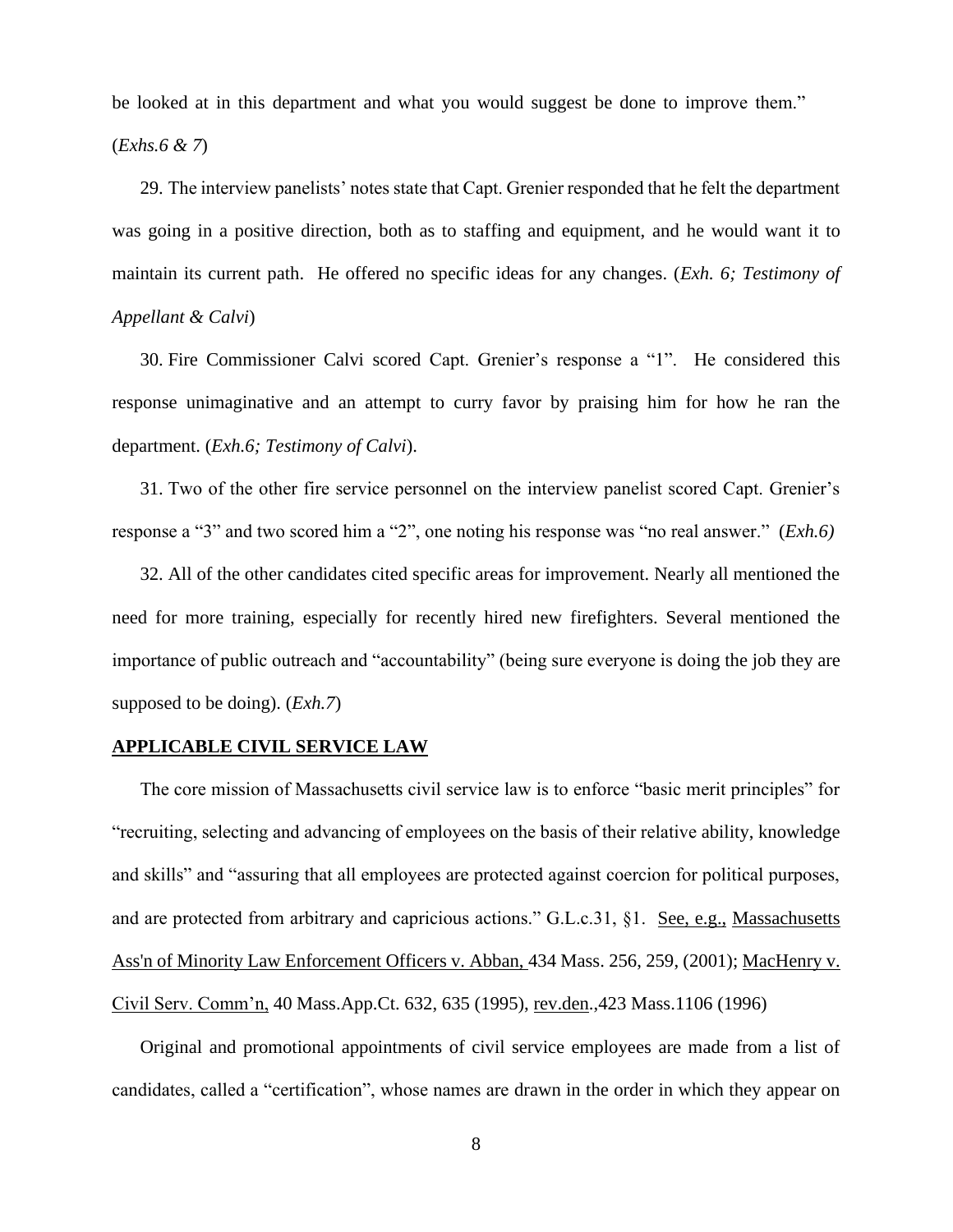the applicable civil service "eligible list", using what is called the 2n+1 formula. G.L.c. 31, §§6 through 11, 16 through 27; Personnel Administration Rules, PAR.09. An appointing authority must provide specific, written reasons – positive or negative, or both -- consistent with basic merit principles – for bypassing a higher ranked candidate in favor of a lower ranked one. G.L.c.31, §27; PAR.08(4)

A person may appeal a bypass decision under G.L.c.31, §2(b) for de novo review by the Commission. The Commission's role is to determine whether the appointing authority has shown, by a preponderance of the evidence, "reasonable justification" for the bypass after an "impartial and reasonably thorough review" of the relevant background and qualifications bearing on the candidate's present fitness to perform the duties of the position. Boston Police Dep't v. Civil Service Comm'n, 483 Mass. 461, 474-78 (2019); Police Dep't of Boston v. Kavaleski, 463 Mass. 680, 688-89 (2012); [Beverly v. Civil Service Comm'n, 78 Mass.App.Ct. 182, 187 \(2010\);](http://web2.westlaw.com/find/default.wl?mt=Massachusetts&db=578&rs=WLW15.04&tc=-1&rp=%2ffind%2fdefault.wl&findtype=Y&ordoc=2029136022&serialnum=2023501172&vr=2.0&fn=_top&sv=Split&tf=-1&pbc=70F732C1&utid=1) Leominster v. Stratton, 58 Mass.App.Ct. 726, 727-28 (2003).

"Reasonable justification . . . means 'done upon adequate reasons sufficiently supported by credible evidence, when weighed by an unprejudiced mind, guided by common sense and by correct rules of law.' " Brackett v. Civil Service Comm'n, 447 Mass. 233, 243 (2006); Commissioners of Civil Service v. Municipal Ct., 359 Mass. 211, 214 (1971) and cases cited. See also Mayor of Revere v. Civil Service Comm'n, 31 Mass.App.Ct. 315, 321 (1991) (bypass reasons "more probably than not sound and sufficient" and upon "failure of proof by the [appointing authority}, the commission has the power to reverse the [bypass] decision.")

The governing statute, G.L.c.31,§ 2(b) gives the Commission's de novo review "broad scope to evaluate the legal basis of the appointing authority's action" and it is not necessary that the Commission find that the appointing authority acted "arbitrarily and capriciously." City of Cambridge v. Civil Service Comm'n, 43 Mass.App.Ct. 300, 303-305, rev.den., 428 Mass. 1102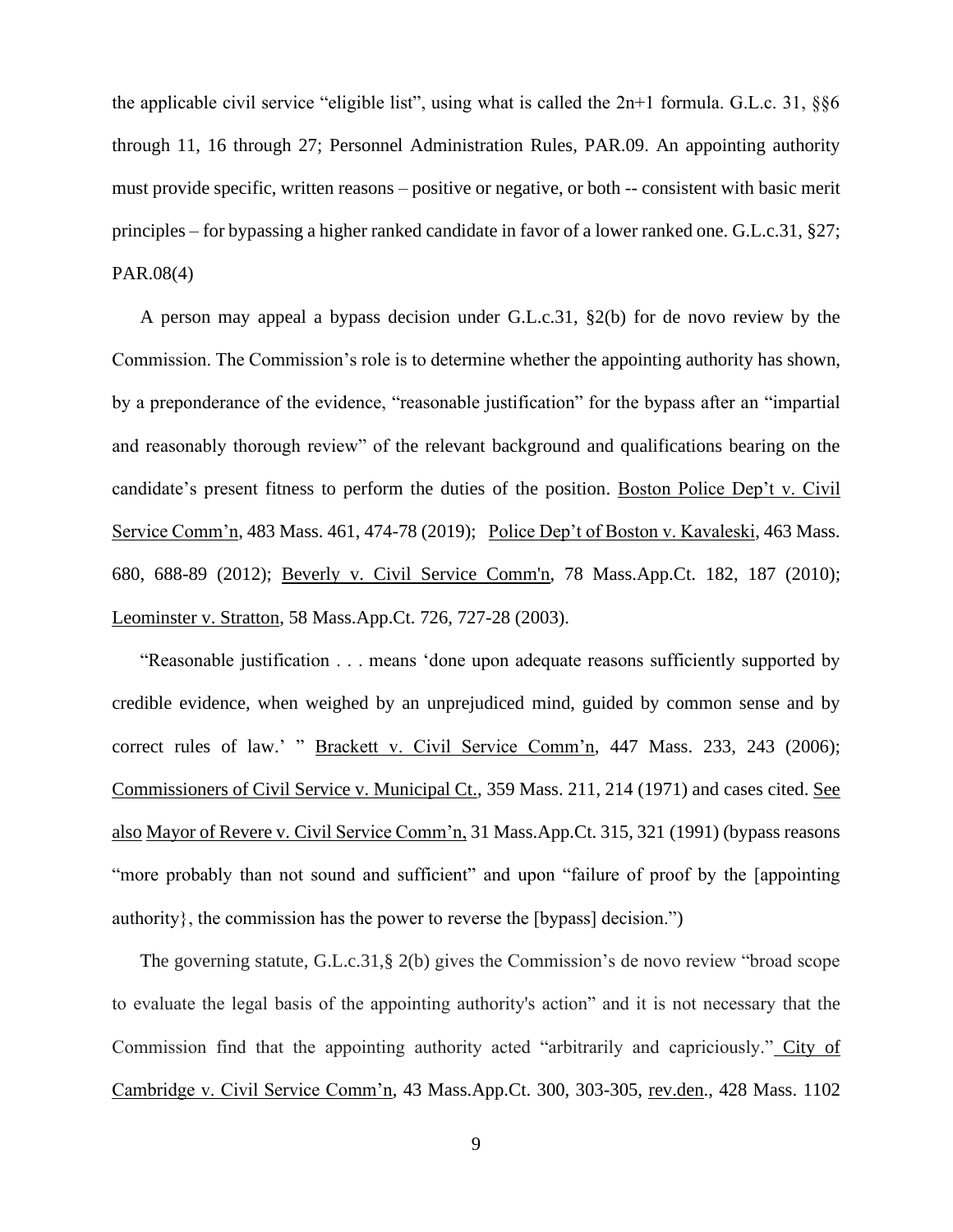(1997) The commission ". . . cannot substitute its judgment about a *valid* exercise of *discretion based on merit or policy considerations* by an appointing authority" but, when there are *"overtones of political control or objectives unrelated to merit standards or neutrally applied public policy*, then the occasion is appropriate for intervention by the commission.". Id. (*emphasis added*) See also Town of Brookline v. Alston, 487 Mass. 278 (2021) (analyzing broad scope of the Commission's jurisdiction to enforce basic merit principles under civil service law).

## **ANALYSIS**

### *Education and Experience*

As the Appellant correctly points out, the examination scores awarded to the Appellant and other candidates on the certification for Deputy Fire Chief include pre-determined points for the candidate's prior education and experience (E&E) as established by the Massachusetts Human Resources Division (HRD) pursuant to its broad statutory discretion to provide credit for such education and experience as HRD designates, weighted as twenty percent (20%) of the final examination score,. G.L.c.31, §22, ¶1. See, e.g., Cataldo v. Human Resources Division, 23 MCSR 617 (2010)<sup>9</sup>

This embedded accounting for E&E, however, does not preclude an appointing authority from considering candidates' relative education and experience when appropriate, so long as it does not undermine the credits awarded as part of the examination process prescribed by HRD. For example, when two candidates have tie scores, an appointing authority would be justified to pick a candidate who held an advanced degree over one who did not, in effect, using the educational record as a "tie-breaker", although the scores had already accounted for those differences (i.e., the

<sup>9</sup> Pursuant to the requirement to give veterans preference in civil service appointments, in promotional appointments, two points are added to this weighted final examination score (i.e., written test score + education & experience points). See Personnel Administration Rules, PAR.14(2). Thus, as the only veteran among the candidates, Capt. Grenier's place on the certification for Springfield Deputy Fire Chief (with a score of 80) was determined by adding two points to his examination score of 78.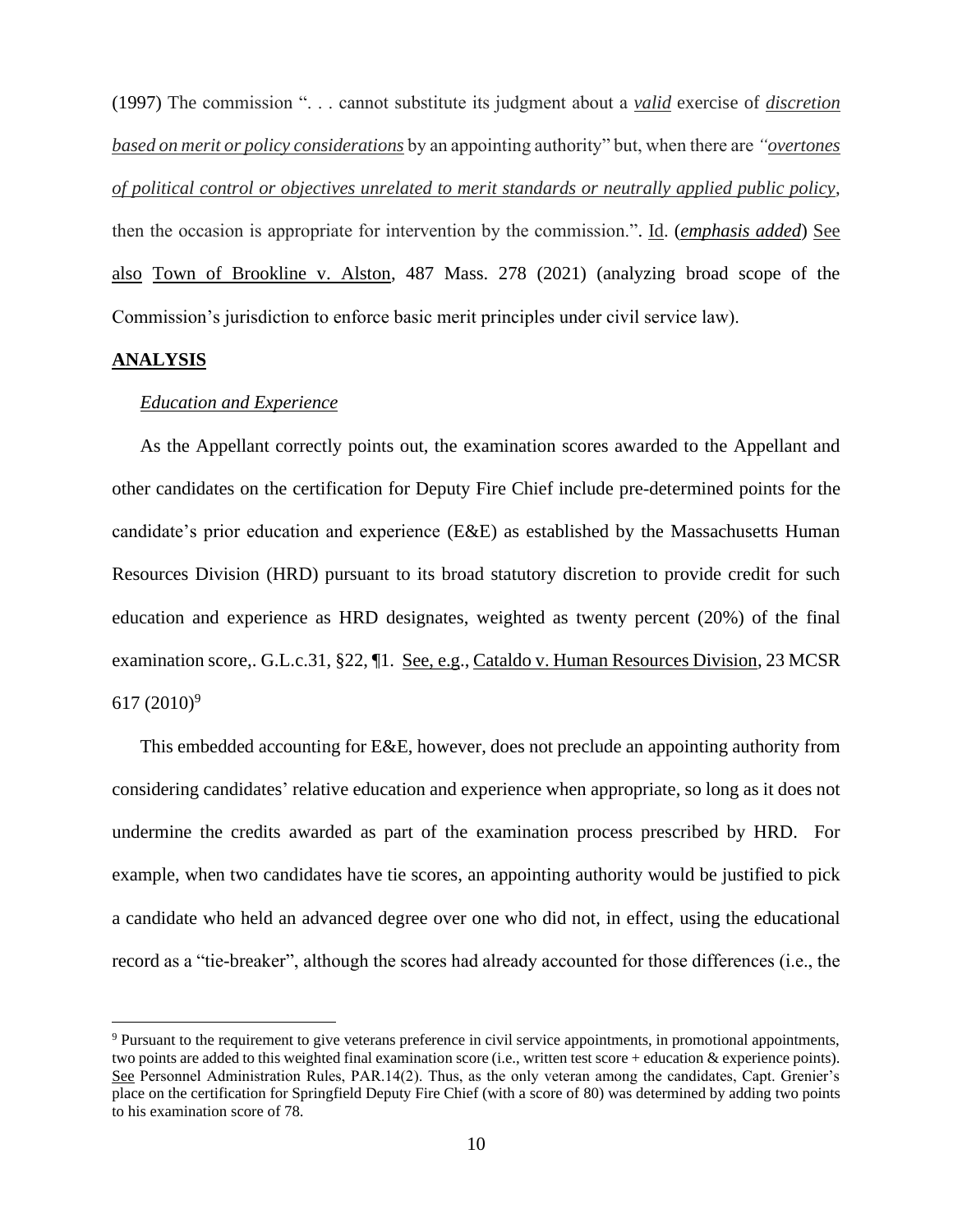candidate without a degree actually would have scored higher on the written examination portion in such a hypothetical). Similarly, an appointing authority might justify selecting for promotion a candidate who had demonstrated proficiency by accumulating considerable "acting" time in the position for which he or she is aspiring over another candidate with a close, but lower overall score who had little such experience, even though HRD would have included credit for such acting experience in the E&E scoring component.<sup>10</sup>

Here, however, Springfield attempts to distinguish Capt. Grenier (without a college degree) from at least one candidate without a degree on the grounds that the other candidate, was "close" to earning his degree (8 credits short) but Capt. Grenier (12 credits short) apparently was not. Moreover, the relative examination scores of the other candidate  $(72 - \text{with } 70 \text{ being the passing})$ grade) is not so close to Capt. Grenier's score of 80, (or 78 without his veteran's preference) that the distinction Springfield makes is justified as a "tie-breaker". As to the other distinctions Springfield would make about Capt. Grenier's lack of continuing education, neither the bypass letter, nor the preponderance of the evidence, established the precise differences in experience and education on which Springfield relied, basing this reason solely on undocumented assertions that are insufficient to meet the burden of proof imposed on Springfield to justify the reasons for a bypass decision.

In sum, Springfield did not meet its burden to establish that Capt. Grenier's bypass was reasonably justified by an inferior record of education or experience.

# *Interview Performance*

The other two reasons that Fire Commissioner Calvi provided for his decision to bypass Capt. Grenier stem from what Fire Commissioner Calvi characterized as unsatisfactory responses to

<sup>&</sup>lt;sup>10</sup> In the present appeal, Springfield discounted Capt. Grenier's considerable "acting" time in the position of Deputy Fire Chief, essentially, holding him to a higher standard due to his experience in his interview performance, as further discussed later in this Decision.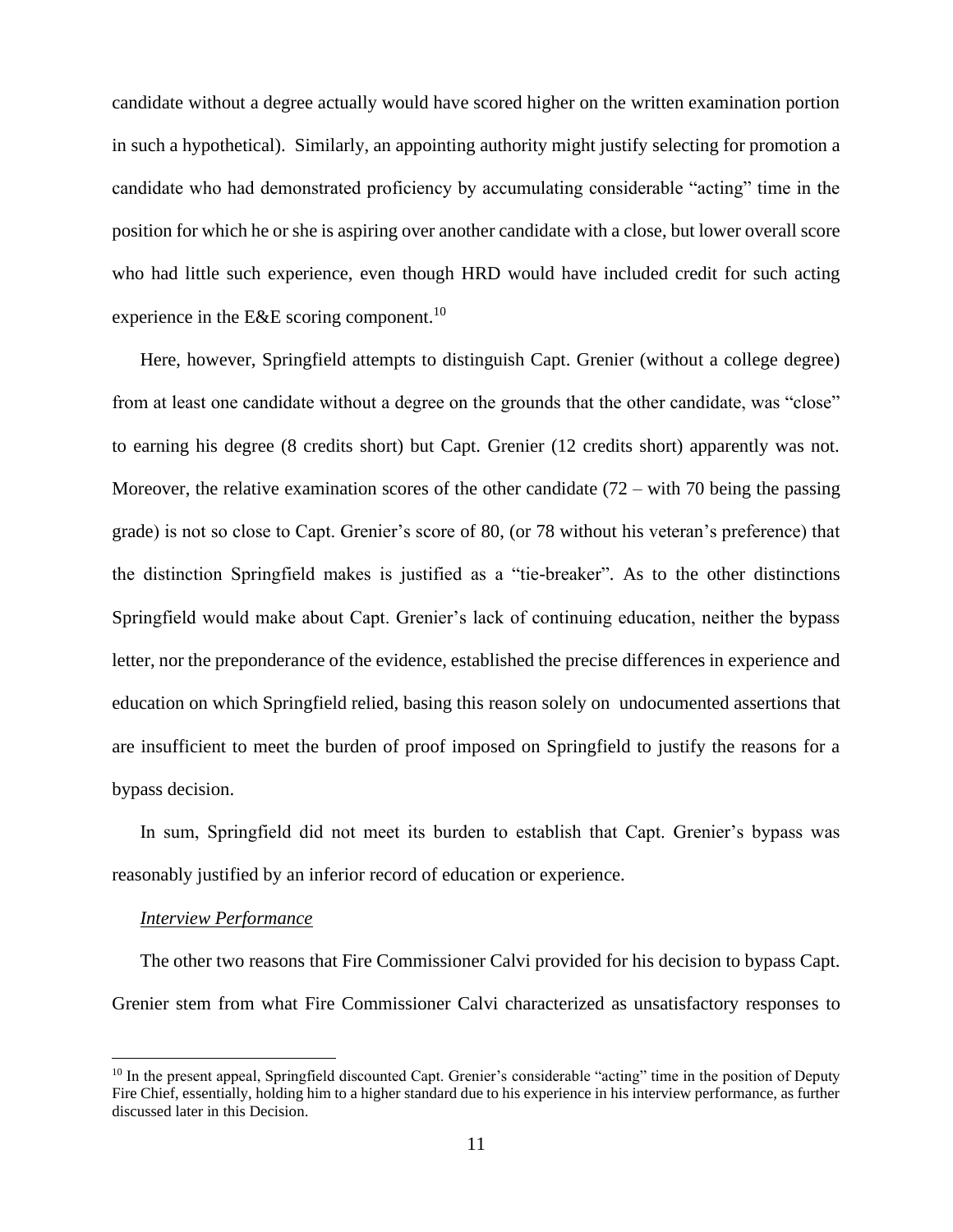questions on two specific subjects during the interview: (1) the fire scenario; and (2) recommendations for improving the department. Although this is a closer call, I find that, taken together, Capt. Grenier's responses provide a sufficiently reasonable basis to bypass him in favor of the three lower ranked candidates. In making this determination, I take into account the fact that the position of Deputy Fire Chief is a senior position in the SFD command structure that warrants a corresponding level of deference when making such a decision.

Public safety agencies are properly entitled, and often do, conduct interviews of potential candidates as part of the hiring process. In an appropriate case, a properly documented poor interview may justify bypassing a candidate for a more qualified one. See, e.g., Dorney v. Wakefield Police Dep't, 29 MCSR 405 (2016); Cardona v. City of Holyoke, 28 MCSR 365 (2015). Some degree of subjectivity is inherent (and permissible) in any interview procedure, but care must be taken to preserve a "level playing field" and "protect candidates from arbitrary action and undue subjectivity on the part of the interviewers", which is the lynch-pin to the basic merit principle of civil service law. See e.g., Malloch v. Town of Hanover, 472 Mass. 783, 796-800 (2015); Flynn v. Civil Service Comm'n, 15 Mass. App. Ct. 206, 208, rev.den., 388 Mass. 1105 (1983); Pilling v. City of Taunton, 32 MCSR 69 (2109); Conley v. New Bedford Police Dep't, 29 MCSR 477 (2016); Phillips v. City of Methuen, 28 MCSR 345 (2015); Morris v. Braintree Police Dep't, 27 MCSR 656 (2014);

I credit Springfield for taking some thoughtful measures to provide an interview process that was designed to be reasonably fair and not overly subjective or arbitrary, including, in particular, the inclusion of four senior level public safety officials (two from inside the SFD and two from outside departments), the use of a semi-structured format in which candidates were asked a predetermined set of questions, and use of a scoring system that provided for independent assessment of each candidate's answers. When, as here, the recollections of the witnesses differed as to the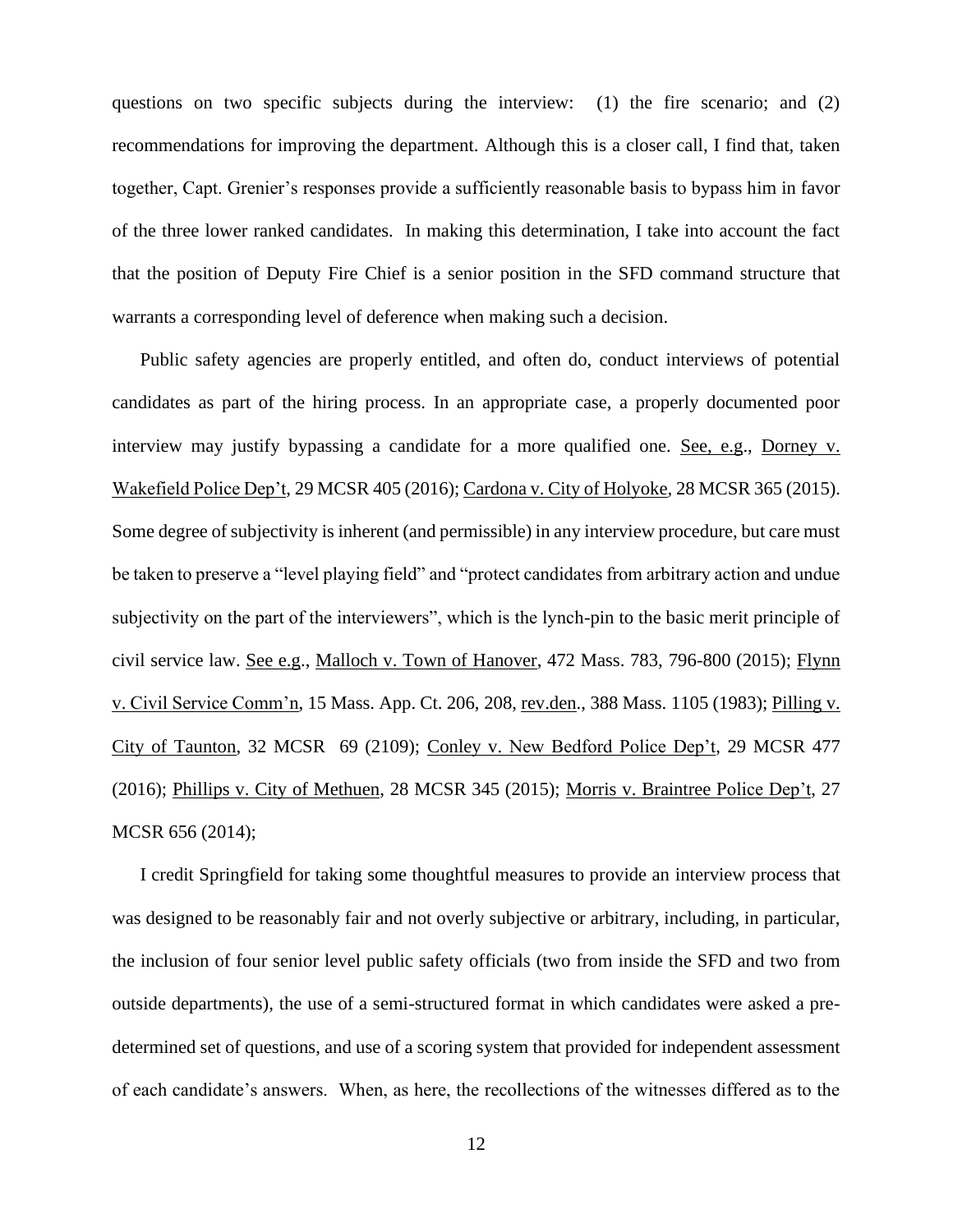content of some of the interview colloquy, it would have been helpful for me to have had access to a recording of the interviews. This deficiency was ameliorated here, however, by the fact that most of the interview panelists took copious notes which, for the most part, are remarkably consistent, and that enabled me to adequately corroborate which disputed version of the interviews to credit.

First, as to the fire scenario, I credit the Appellant's testimony that, as to the Crystal Street Fire, Fire Commissioner Calvi erroneously assumed that Capt. Grenier had ordered what seemed to be "opposing attacks". The preponderance of the evidence established that, if any such order were entered, it was issued by his predecessor as Incident Commander. However, I also credit Commissioner Calvi that, when he arrived on scene, he perceived Capt. Grenier to be uncertain whether to countermand the order on his own, without conferring with his predecessor, prompting Fire Commissioner Calvi's comment to shut off the master stream.<sup>11</sup> This uncertainty also comes through in the consistent interview notes taken independently by the fire service personnel on the panel, not just Fire Commissioner Calvi, concerning the similar situation presented to Capt. Grenier in the interview fire scenario:

- One panelist: "Not Real specific on tactics... opposing strategy (off-Def.)".
- Another noted" "Ladder company search, ground gun . . . not sure".
- Another noted: "Seemed not sure of assignment. Started to use master stream then have members enter building with hand lines. No direct decisions given to specific companies."

Second, the fire service personnel, not just Fire Commissioner Calvi, uniformly reported that, in his response to the question about improving the department, Capt. Grenier stated that he

<sup>&</sup>lt;sup>11</sup> Fire Commissioner Calvi characterized his interaction with Capt. Grenier at the Crystal Street Fire as "counselling". Capt. Grenier does not deny the interaction and testified "it depends what you mean by counselling", which corroborates my conclusion that, while Capt. Grenier did not originate the order to set up opposing attacks, he was hesitating whether to cancel or proceed until Fire Commissioner Calvi intervened and gave him the guidance he needed to act.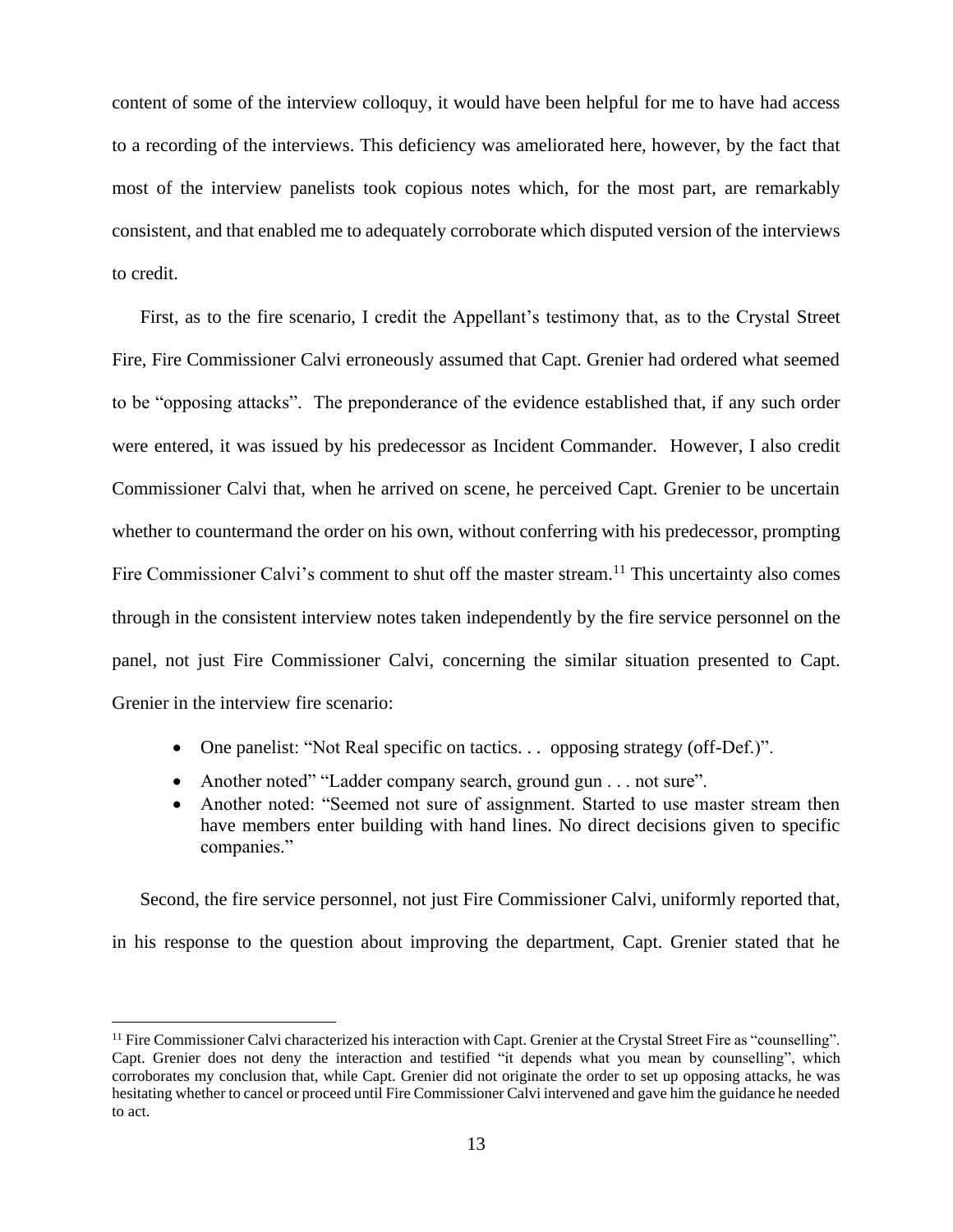believed the department is going in the right direction and he would "maintain the current path." Capt. Grenier was the only candidate who received predominately below average scores on this question, because he offered no specific suggestions for improvement, despite the express wording of the question: "There is always room for improvement in the department, as this industry is always changing. Talk to us about some ideas . . . ." Fire Commissioner Calvi explained that this question was intended to provide a candidate the opportunity to demonstrate initiative and independent judgment expected of a District Fire Chief. All of the other candidates offered concrete and generally parallel suggestions, such as the need to beef up training and improve public outreach. I credit Fire Commissioner Calvi's explanation that Capt. Grenier's response was the poorest of all the candidates and, especially, given his seniority and experience acting as a District Fire Chief, his inability to come up with even one suggestion, raised a legitimate concern about his readiness to assume an elevated level of responsibility on a permanent basis.

### *Disparate Treatment*

I considered the Appellant's contention that Fire Commissioner Calvi harbored an animus or bias against Capt. Grenier. Whatever negative opinions Fire Commissioner Calvi had formed, some of them accurate and some not, they are all based on his percipient knowledge and perception derived from Capt. Grenier's on-the-job performance and did not come from an unlawful bias or undue political or personal favoritism toward any of the other candidates.

I also have considered the Appellant's argument that Fire Commissioner Calvi did not weigh the candidates' prior disciplinary history in making his selections, nor did he provide the interview panel with any personnel records for any of the candidates. The Appellant points out that at least one candidate had a prior disciplinary history while the Appellant did not. Springfield notes that, pursuant to collective bargaining rules, discipline of SFD firefighters has a short shelf life and is removed after one year from the personnel file. The Commission also has expressed concern that